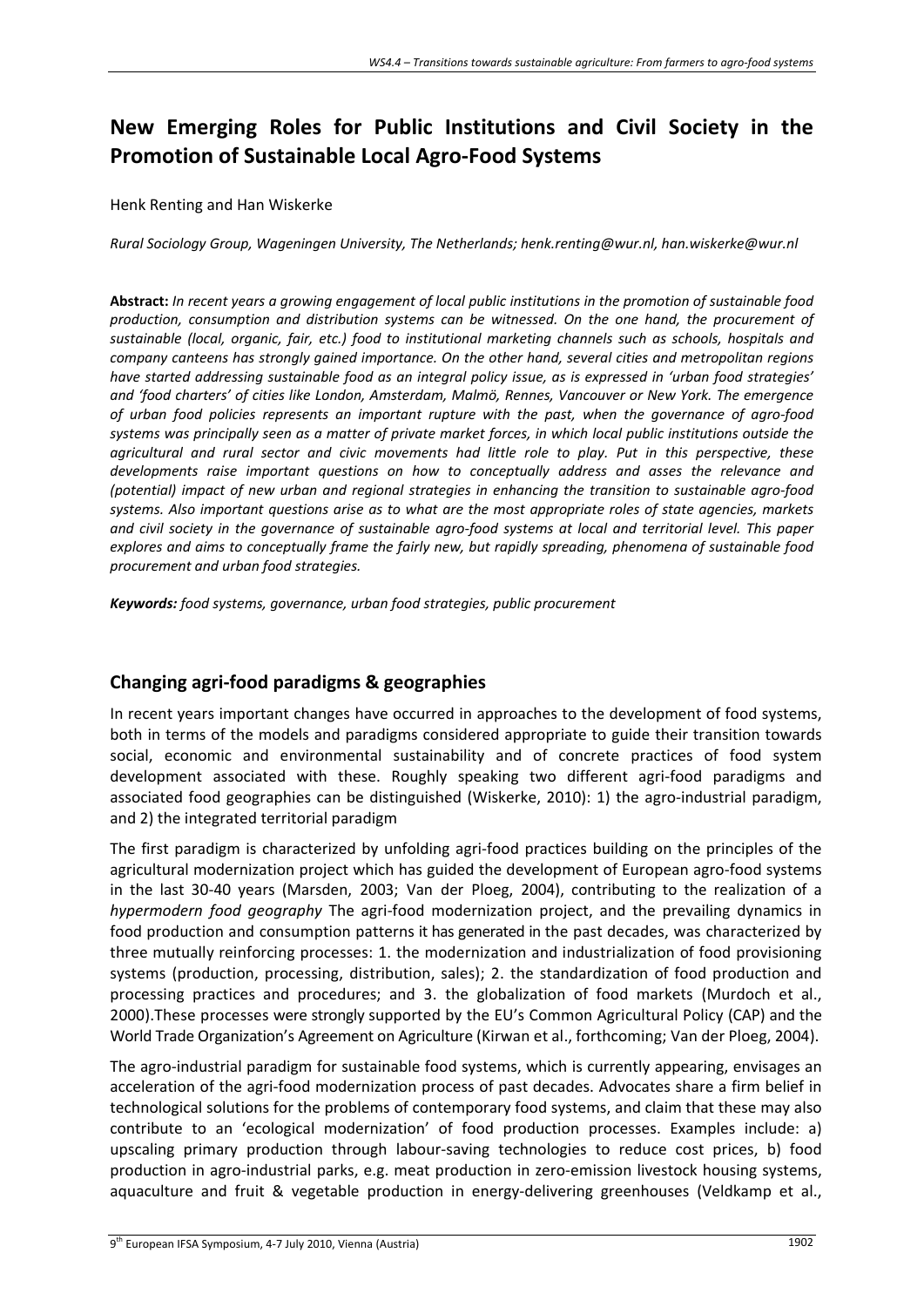2009), and c) the creation of healthy (defined as low‐fat, low‐calorie, vitamin‐enriched, etc.) food stuffs (i.e. functional food) by processing industries (Scrinis, 2007). The hypermodern food geography is characterized by the ongoing industrialization and globalization of food production chains and standardization of food production and processing through globally applied regulations and quality assurance schemes (Marsden, 2003). Concomitant the hypermodern food geography is increasingly becoming footloose or placeless (Holl, 2004).

The *integrated territorial* paradigm, which is emerging in recent years, supposes a rupture with the principles and policies of the modernization project. While the modernization project envisaged the reordering and standardisation of agri‐food systems into a generalised model with universally claimed validity (Renting et al., 2008), the integrated territorial paradigm aims to reinforce the capacity of food systems to valorise specific territorial resources and social relations of proximity. In many respects territorial embeddedness is a common denominator for the emerging practices of the alternative, local food geography (Watts et al., 2005), i.e. agri-food systems are increasingly embedded in and based upon the distinctive features of the territory, and integrated with other activities such as nature & landscape conservation, tourism, care and education (Renting et al., 2008; Wiskerke et al., forthcoming). In line with this, the integrated, territorial paradigm is built around highly differentiated food quality definitions - reflecting differences in farming systems, networks, cultural traditions, consumer preferences, etc. – this in contrast with the standardized and 'placeless' quality characteristic for the agro‐industrial approach (Renting et al., 2003: 394; Sonnino & Marsden, 2006: 186).

Moreover, shorter distances between production and consumption, the closing of regional nutrient cycles and the use of varieties and breeds adapted to local conditions are considered strategic for improving environmental sustainability (Nosi & Zanni, 2004). Basing food production on local physical conditions as well as socio-cultural traditions is also seen as a means to improve consumer trust, by using mechanisms of (geographical or cultural) proximity and reinforced social embeddedness (Renting et al., 2003). Finally, this paradigm differs in its approach to food‐related health problems by rather advocating changes in diet composition (fresh and less processed food, reduced meat consumption, etc.) combined with more physical activity (Trichopoulou & Vasilopoulou, 2000).

The two outlined paradigms and associated food geographies resemble oppositional Weberian ideal types, i.e. *"one‐sided accentuations of one or more points of view according to which concrete individual phenomena … are arranged into a unified analytical construct"* (Slee & Kirwan, forthcoming). Although expressions of both paradigms can be found in practice, a significant part of contemporary food systems are best understood as a *hybrid food geography*, combining elements of both paradigms and part of ongoing, incomplete transition processes (Slee & Kirwan, forthcoming; Sonnino & Marsden, 2006). Or, to phrase Storper (1997: 255), today's food economy can *"be conceived as a complex organisational puzzle, consisting of multiple and partially overlapping worlds in which reflexive collective action unfolds*". Nevertheless, based on insights from comparative EU‐ wide research projects (IMPACT, SUS-CHAIN, COFAMI) in which sustainability performances and potentials of different sustainable food supply chain strategies were assessed, we believe that the integrated, territorial approach holds the most promising answers for the current challenges of European agri‐food systems.

However, an important limitation for the integrated, territorial model to play a leading role in transitions to sustainable food systems is that existing initiatives remain relatively small and localized and that viable dissemination models (either by upscaling or 'multiplication') are unclear. An interesting option to transgress promising initiatives 'beyond their niche' is to explore hybrid organizational forms that preserve key elements of localized initiatives and incorporate strong elements from long supply chains (e.g. 'food hubs' to serve a range of marketing channels; see Morley et al., 2008). Another bottleneck is that the role for different (public, private, civic) support strategies in the further unfolding of an alternative and/or local food geography is still largely unexplored. Existing initiatives have frequently developed outside (or even in opposition to) existing policy frameworks, but also required support mechanisms at odds with existing governance conceptions. Against this background this paper analyses changes in agri-food governance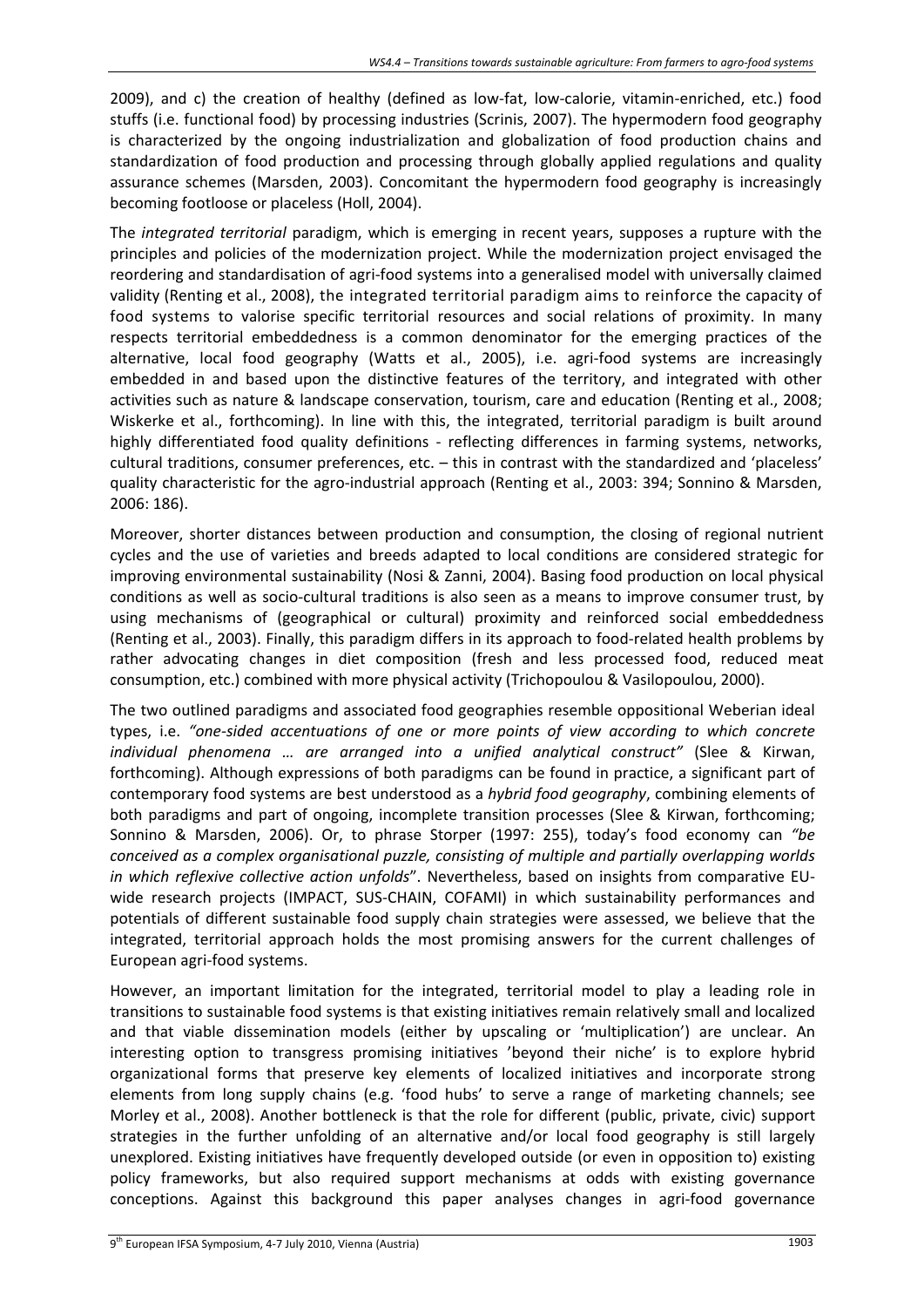mechanisms in past decades and explores those that currently emerge in line with the integrated, territorial agri‐food paradigm, and that may potentially enable a more fundamental transition to sustainable food systems

# **Changes in agri‐food governance mechanisms: redefining the role of the state, market and civil society**

Different paradigms for sustainable food systems, so we contend in this paper, are not only characterized by different types of food qualities, social relations and/or linkages with their territorial contexts, but also presuppose the putting into place of different governance mechanisms. This statement may not seem world‐shocking, and is in line with observations of many case studies of local food initiatives that these emerged in the margin of existing policy frameworks and require new types of support measures. However, we think that we currently lack an adequate conceptual framework to thoroughly think through the implications of newly emerging food systems for governance issues and fundamentally need to rethink the role of key governance mechanisms in the development and functioning of food systems. This will help us to better understand changes that are (sometimes unexpectedly) occurring in the political and institutional environment of food systems. On the other hand, it will enable us to better identify viable support strategies for the transition to sustainable food systems.



Figure 1. Key mechanisms of agri-food governance.

Figure 1 visualizes the main governance mechanisms that are relevant to take into account in analyzing agri‐food governance issues, applying the basic 'governance triangle' composed of the state, market and civil society used in social sciences as key institutional mechanisms that may give 'structure' to collective human behaviour within society (Rhodes, 1997).

One look at figure 1 makes clear that both academic and public debates on governance of agri‐food systems have been very partial and biased since these mainly focused on relations between market and state intervention, while much less attention has gone to the other axes of the governance triangle. This reflects that agriculture and food production for long were mainly considered an economic activity and food a tradable commodity, not much different from other products and sectors for which - perhaps with the exception of emergencies and acute shortages - price mechanisms should play a central role in structuring markets. On the other hand, agricultural and rural development were among the first policy fields for which state intervention was relatively early an accepted phenomenon, if not regarding markets than certainly for improving farm structures and technical efficiency or food safety control. Also international public regulation has a long tradition, keeping in mind that the regulation of agricultural markets was a main reason for founding the European Union (then Community) in 1957 and since then the CAP has remained one of the main EU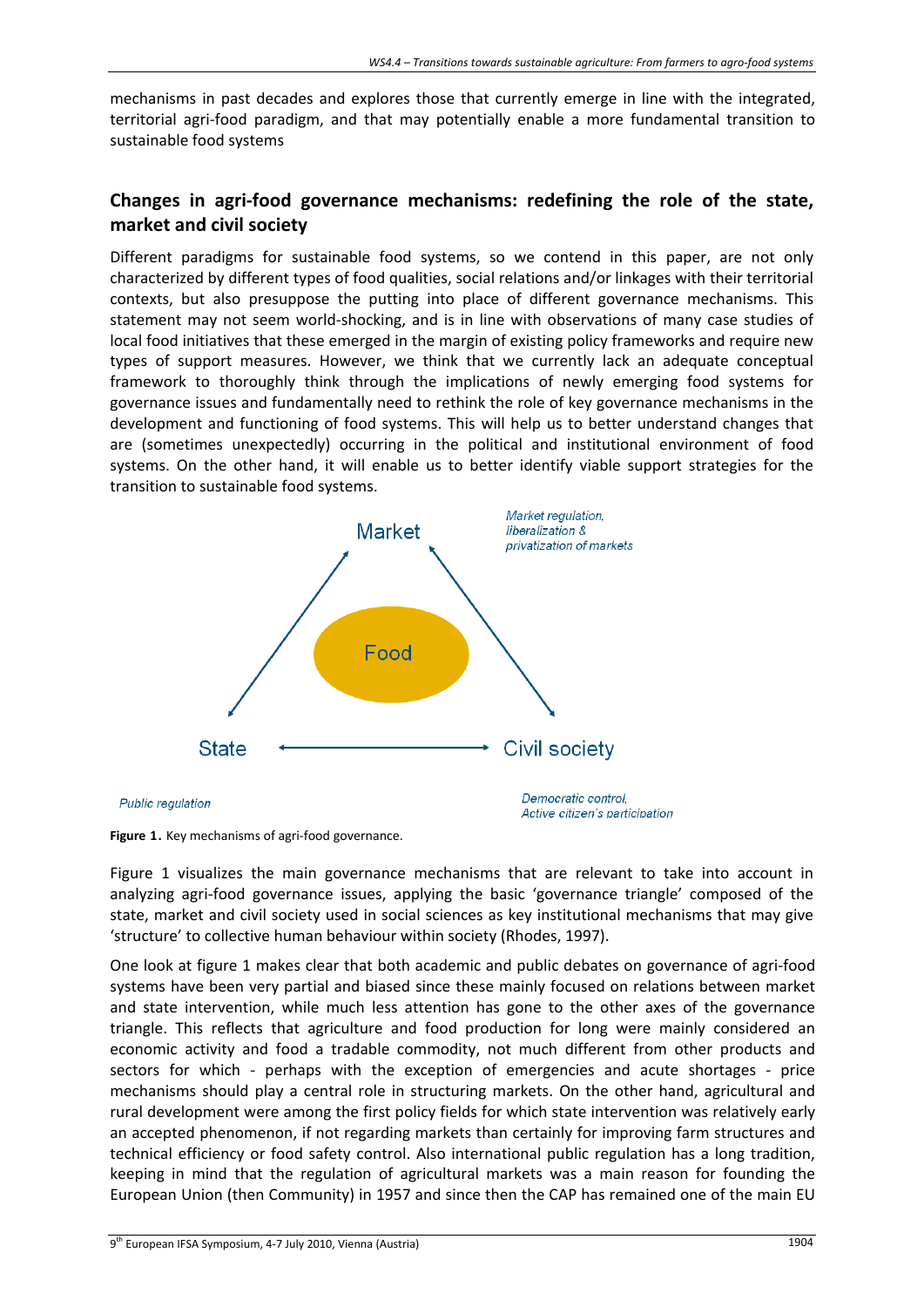policy areas.

While market and public regulation thus were considered as key governance mechanisms, this was not the case for civil society. Indirect control by general representative democratic institutions was considered a sufficient level of citizens' involvement and only for professional organizations and interest groups (farmers' unions, and exceptionally consumer groups) a stronger involvement in policy-making was foreseen. As for involvement in markets, the role of civil society was generally reduced to that of (individual) consumer of food products.

It is clear that many of these 'traditional' conceptions of the role of the state, market and civil society do not any longer correspond to the current situation, and that actually in the past few decades important changes have occurred in the role and importance of different governance mechanisms and their interrelations. The governance triangle enables us to analyze these changes within their historical context and understand their driving forces and implications. First, figure 2 below visualizes the role and importance of different governance mechanisms at the heydays of the agri‐food modernization project (ca. 1960‐1985), when the original design of the CAP was fully put in to practice.





As is well know, the CAP's original aim was to guarantee for basic food self‐sufficiency in response to post-war shortages, and indirectly enable a diversification of the economy by providing cheap food for growing urban populations working in industries and services. The CAP was therefore principally intended as a food policy, albeit with a focus on boosting and restructuring production and supporting agro-industry. This resulted in a policy approach combining market and price policies, on the one hand, and structural development policies, on the other, both with the aim to modernize and increase the productivity of EU agriculture. In terms of governance mechanisms, in the modernization era public regulation played a dominant role. The agri‐food modernization project clearly was a policy driven project, and the state not only attempted to shape infrastructural conditions and improve farm structures or management practices, but also intervened in commodity markets by providing subsidies and setting price levels to make the production economically attractive to farmers. State involvement in other aspects was limited and mainly aimed at securing minimum food quality and safety standards and promoting sufficient and balanced nutrient intake.

Looking backwards, we can say that the original CAP has been very successful in meeting its objectives of raising productivity and realizing self‐sufficiency. However, by the late 1980s it had become a victim of its own success and increasingly different negative side-effects of the agroindustrial food systems it had promoted appeared, including: 1. Environmental degradation due to nutrient emissions and pesticide use; 2. Loss of biodiversity, valuable landscapes, and traditional and artisanal products; 3. Increasing budgetary pressures due to surplus production in various sectors and growing criticism on the dedicated budget share; 4. Growing pressure to reduce policy support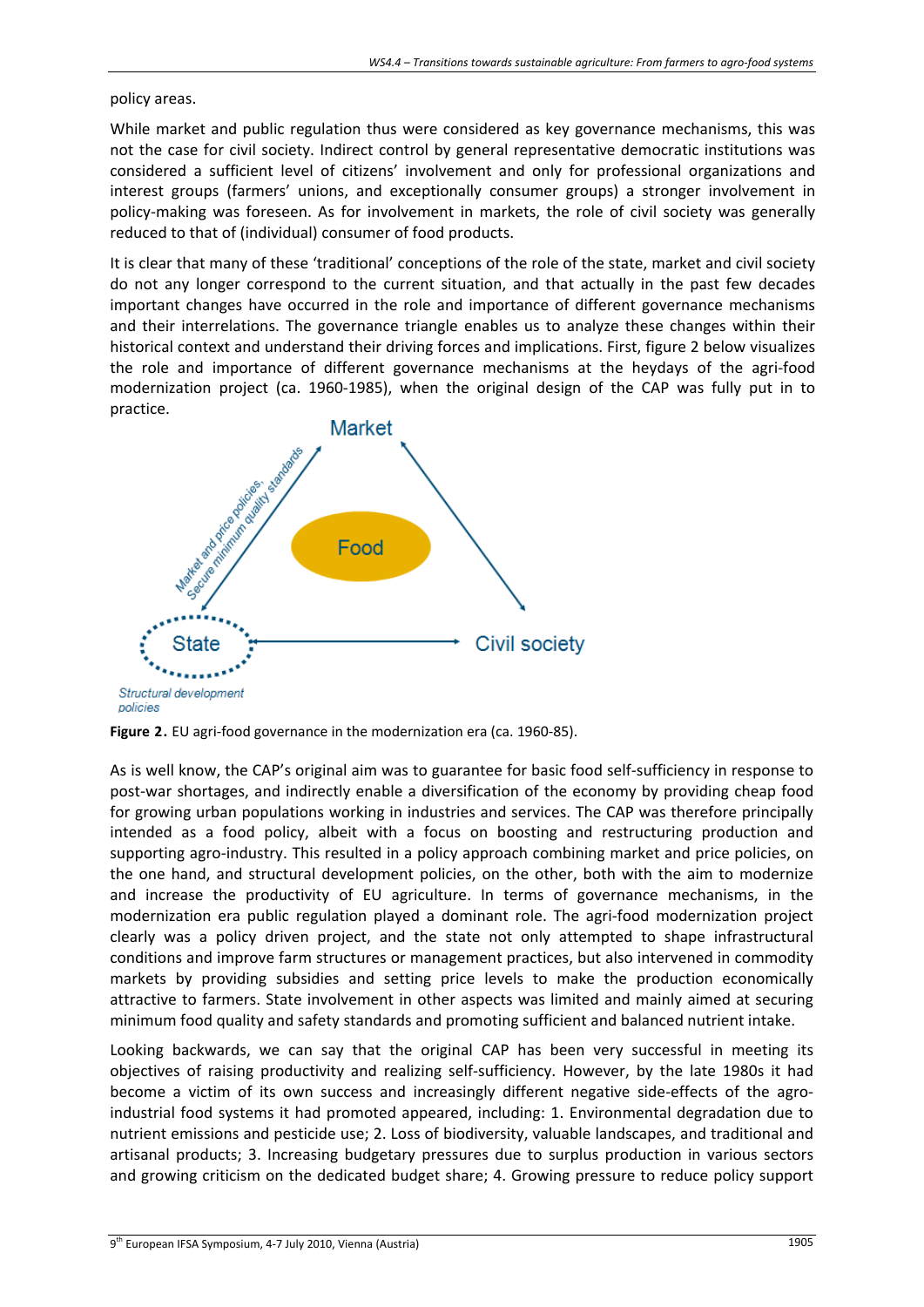to agriculture, especially for price support and direct market intervention, from international fora for trade negotiations trade (then the GATT as precursor of the World Trade Organization).

This multi‐dimensional crisis of the CAP, and the agri‐food modernization project it was associated to, called for a reorientation of public policies and a redefinition of the role and importance of different key governance mechanisms (see Figure 3). On the one hand, a new balance was to be established between public and market regulation, resulting in a gradual but continuous withdrawal of the state from the governance of commodity markets. Market intervention and price support measures were increasingly abolished and partially compensated by direct income support complying with international requirements to avoid trade distortion of the GATT/ WTO. More generally, increasingly a market liberalization discourse was adopted and price‐setting as well as coordination of food commodity supply and demand were considered as a matter to be subjected to market forces.



Figure 3. EU agri-food governance after the successive CAP reforms (ca. 1990-2000).

However, the CAP reforms were more than just a stepwise state withdrawal from agri-food governance. While after successive CAP reforms, contrary to the era of productivism, the market had clearly overruled public regulation as dominant governance mechanism, the CAP reforms also pretended a redefinition of the role of public policy in agri-food governance. Indirectly, this may be considered a response to the growing criticism on mainstream agri-food systems, exemplified by a dramatic deterioration of the public image of agriculture and a growing involvement of consumer and environmental NGOs with food-related issues. The criticism on agri-food systems initially mainly focused on the ecological crisis (and to some extent effects of the CAP for countries in the South), but was reinforced by food and health scares and large scale outbreaks of animal diseases in the 1990s such as BSE, Foot and Mouth Disease, classical Swine Fever and Avian Influenza.

The CAP reforms intended to counteract the growing discontent with mainstream agriculture, on the one hand, by introducing several complementary policies and regulations principally to improve its performance in terms of environment and food quality. Examples include agri-environment measures, support for the conversion to organic farming, and food quality policies to protect artisanal and origin labelled food products introduced as part of the 1992 CAP reform and afterwards integrated in the second, rural development pillar of the CAP. Other examples are food safety measures in response to food scares throughout the 1990s, resulting in a growing importance of health and consumer protection policies within agri-food governance. With these measures state agencies attempted to reinstall the confidence of wider population sections in mainstream agri‐food systems, however without involving civil society groups (e.g. environmental and consumer NGOs) more directly and explicitly in public policy development at regional and national level.

Does this revised agri-food governance mode after successive CAP reforms mean that we now have an agri-food and rural development policy that is suitable to deal with contemporary challenges? And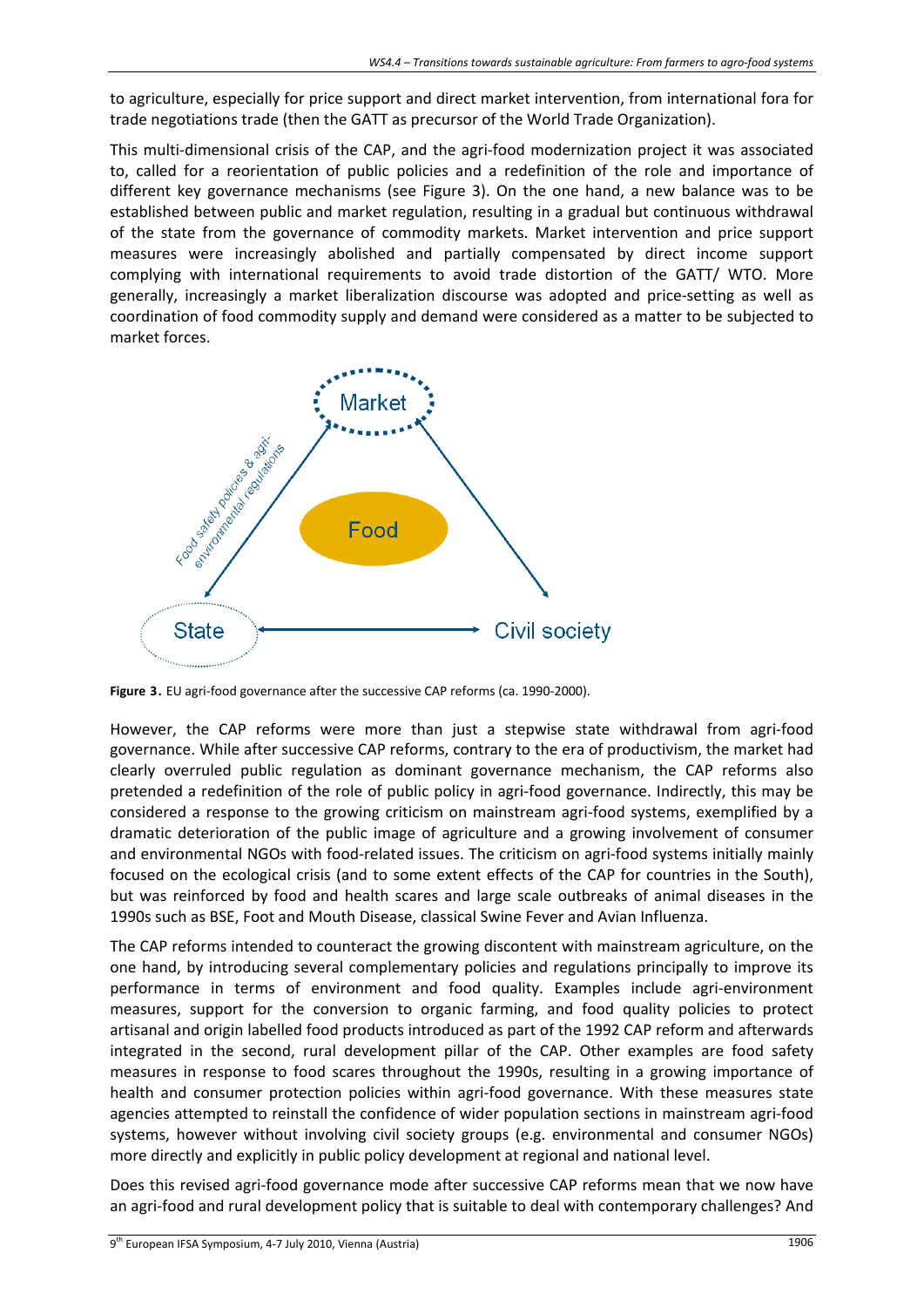is the constellation of governance mechanisms sufficiently flexible to accommodate various societal interests and demands? While it is too early to fully state that we again have entered a new stage of changing relations between market, state, and civil society, we think that there are important indications to suggest that the contours of a new agri-food governance mode is emerging (see Figure 4). This new governance mode, which corresponds to the integrative and territorial agri‐food paradigm outlined in section 1, will be explored in the next section.<br>Supply and demand



Figure 4. Contours of an integrative and territorial mode of agri-food governance.

## **Contours of an integrative, territorial mode of agri‐food governance**

The new governance mode that is currently emerging in several important ways is different from previous modes of agri-food governance. First, in the integrative, territorial governance mode, contrary to previous governance models, none of the main governance mechanisms plays a dominant role. Rather, it envisages the search for an effective balance between governance mechanisms in different spheres and a redefinition of the roles of state agencies, market parties and civil society groups in function of this. Public‐private partnerships, territorial bottom‐up approaches and active citizen's involvement play an important role in the emerging model, and new governance forms may as well find their roots in policy developments as in market-driven trends or civil society initiatives.

Secondly, the integrated, territorial governance mode is characterized by a growing diversity of involved institutional and societal partners. As for public institutions, policies are no longer principally driven by EU and national state agencies, but regional and local governments increasingly claim a role in the development and implementation of new agri-food policies. Moreover, involved policy actors are no longer limited to state agencies which traditionally dominated agri‐food policies (e.g departments of agriculture, rural development, or economic development), but increasingly also representatives from other policy fields with a less strong producer‐focus (e.g. public health, climate change, education, sustainable development) and with a non-rural background (cities, metropolitan regions) take up an active role in agri‐food related policies. Examples are 'urban food strategies' and 'food charters' to enhance the availability and use of healthy and sustainable foods established by cities and metropolitan regions like London, Amsterdam, Vancouver and New York (Vermeulen, 2007; Reynolds, 2010) or the 'Food & Climate' initiative of the city of Malmö to reduce food‐related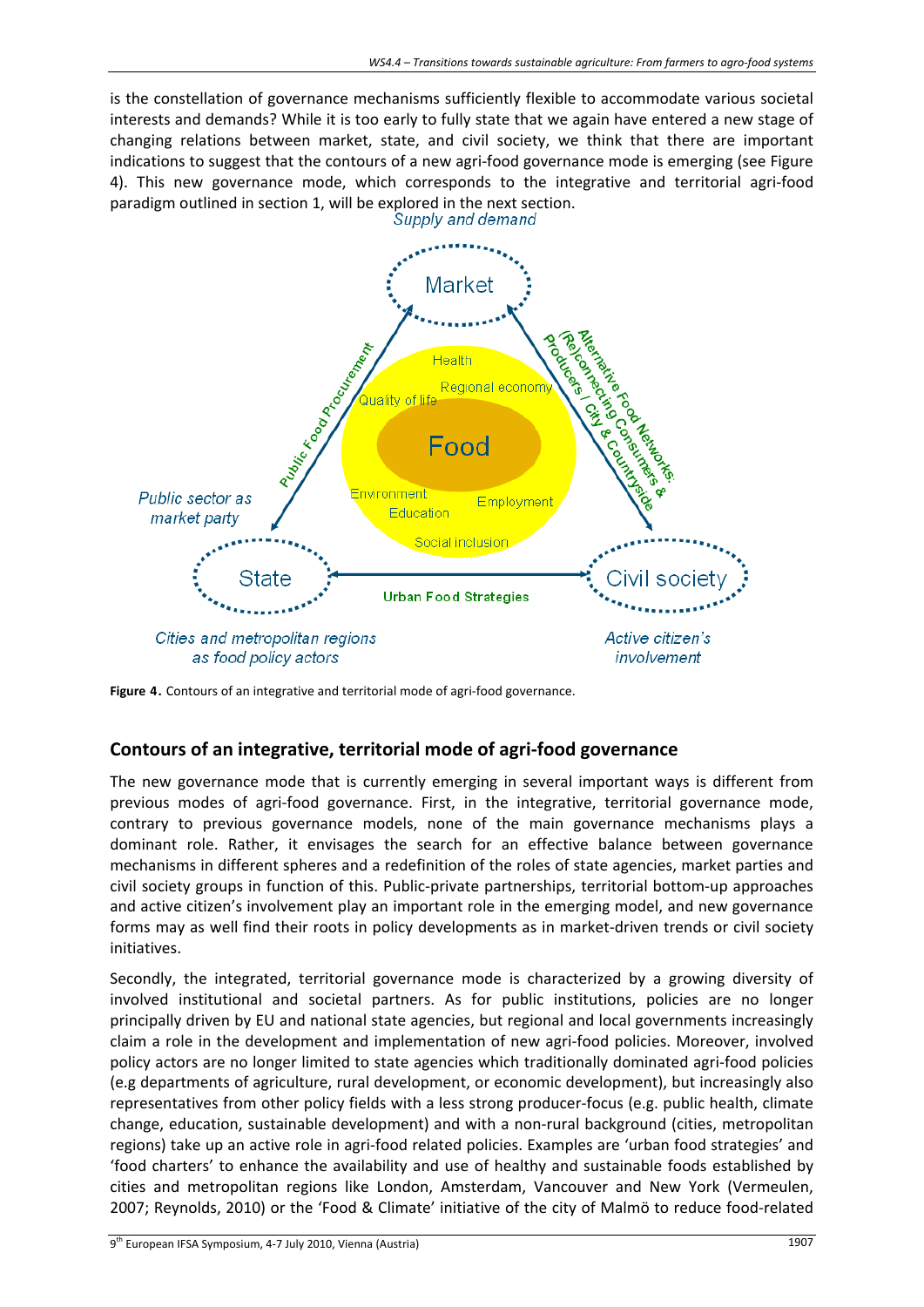GHG emissions with 40% by promoting organic foods and changes in food habits. A similar diversification of involved actors can be noted for involved civil society partners. This growing heterogeneity of actors has contributed to the development of new, innovative approaches, but also results in specific new governance challenges to which we will return later.

The growing diversity of involved institutional and societal actors can be seen as a reflection of the changing nature of contemporary agri‐food related problems. The expanded central circle of figure 4 expresses that in recent years there has been a proliferation of societal and policy objectives related to food that go decisively beyond traditional concerns of farm incomes and rural development, and consequently 'food' has developed into a thematic integrative meeting point for various policy concerns. These include amongst others:

- 1. *Environmental pollution and ecological degradation*. Agro‐food systems continue to be a main contributor to environmental pollution and loss of agro-biodiversity, natural habitats and valuable landscapes. Beyond this, food production uses most of the world's fresh water, with e.g. 65% of water consumed in the UK being embedded in food (Lang et al, 2009). Low transport costs enable food industries to source products and ingredients globally, implying that the 'food miles' and GHG emissions associated with the average meal have increased strongly. More generally, food represents 31% of all EU consumption-related GHGs (Tukker et al., 2005). Finally, cities increasingly face environmental problems linked to food purchasing and consumption, with trips to food outlets constituting a significant part of urban transport, and food waste (incl. packaging) making up one third of urban waste (Pothukuchi & Kaufman, 1999).
- 2. *Health problems*. European obesity rates range from 10% to 38% of the population, and in particular the rise of overweight among children is alarming (Lobstein et al., 2005). Simultaneously, malnutrition is also a growing health concern which, like obesity, is more prevalent among socially and economically disadvantaged population sections (Pothukuchi & Kaufman, 1999). This is expressed in the growth of 'food deserts' (Cummins & Macintyre, 2006), i.e. impoverished urban neighbourhoods, that lack grocery stores and supermarkets but boast of fast food and snack shops due to retail outlets moving to city outskirts for logistic reasons, and making car ownership and/or public transport facilities a precondition for access to healthy and nutritious food (Pothukuchi & Kaufman, 1999). Also prices of fresh food and a lack of transmission of cooking traditions contribute to a deterioration of diets and eating habits.
- *3. Loss of food quality and diversity.* The loss of agro‐biodiversity combined with the standardization of production and processing techniques have resulted in a strong loss of organoleptic food quality and diversity. The introduction of strict food hygiene regulations combined with upscaling in the food processing industry (and thereby the disappearance of small-scale, artisanal processing units) have further contributed to this loss of food qualities and associated knowledge and skills. In response to this, there is a growing interest in preserving and regenerating gastronomic and quality food traditions, as e.g. expressed by the 'slow food' movement (Nosi & Zanni, 2004).
- 4. *Downward pressures on farm and regional incomes*. Ongoing concentration and competition in food supply chains have seriously affected farm and regional agricultural incomes. Underlying factors are the subordinate position of primary producers in the food supply chain, resulting in a decreasing share of value added accrued to farmers, and the 'squeeze' on farm level margins due to stagnating or declining product prices combined with increased production costs (Van der Ploeg et al., 2000). Such pressures are increasingly undermining the viability of conventional agricultural activity at regional scale and, as was witnessed during the recent dairy sector crisis, resulting in consumer solidarity and initiatives for fair pricing.

This overview shows that food-related problems increasingly have a clear urban and consumption focus, although most of them also still are related to production and rural development issues. In response to these multi‐dimensional food‐related health and sustainability concerns in recent years a variety of initiatives from civil society organisations, (local and regional) governments and sometimes also market partners has emerged. Together these new food practices compose a new alternative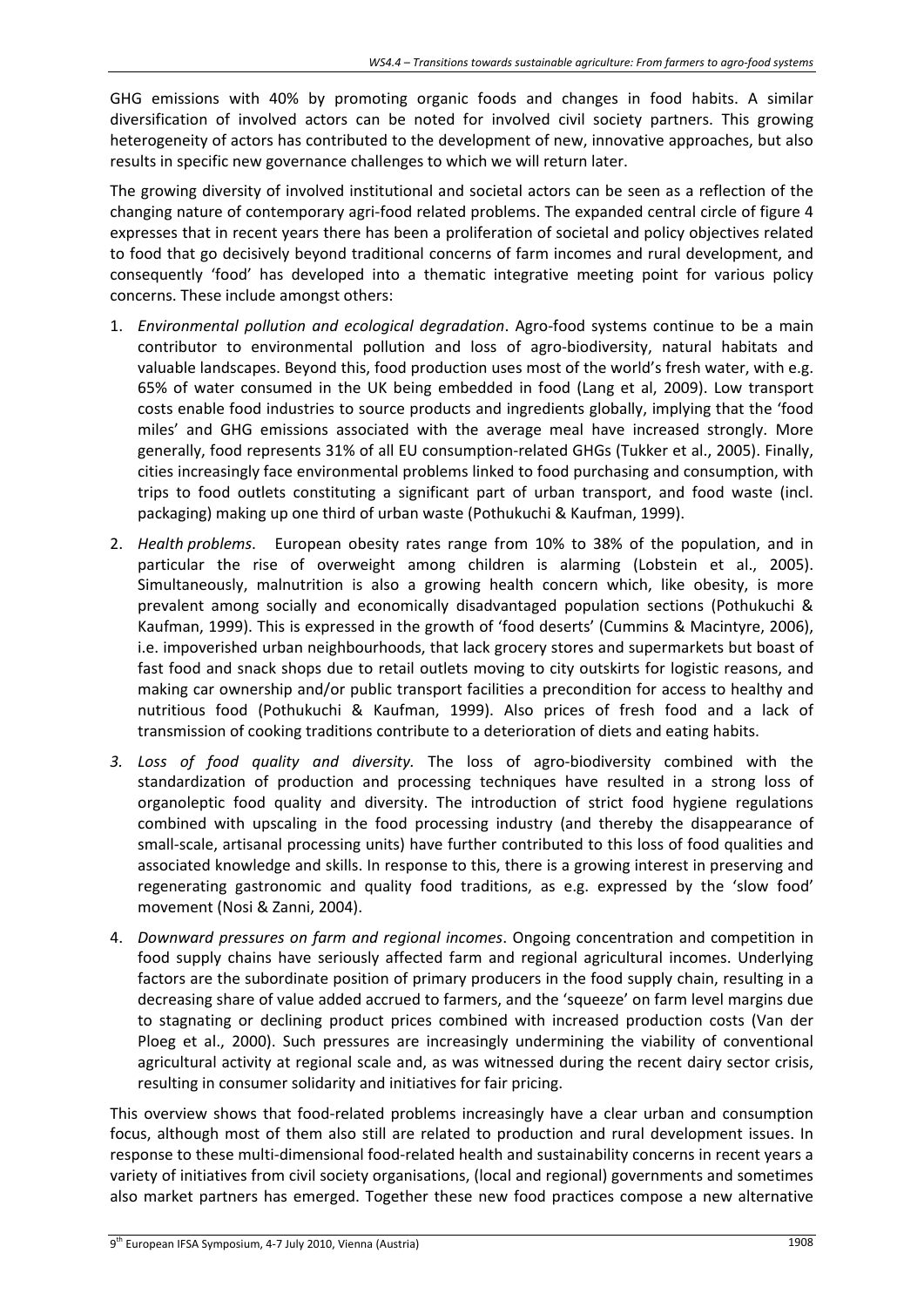and local food geography which is grounded in a different logic and incorporating different values than the industrial global food geography. Central to the alternative, local food geography is a sustainability conception that no longer accepts the externalization of environmental, social and economic costs (Morgan, 2008). Driven as it is by new concerns about food quality and safety, nutrition, food security and carbon food prints, the emerging new food geography is developing along three partly interrelated and mutually reinforcing societal axis (see figure 4):

- 1. Short producer to consumer food chains new relations between civil society and the chain of food provisioning (the civil society – market axis).
- 2. Re-valuing public food procurement new relations between the public sector (as buyer and consumer of food) and the chain of food provisioning (the market – state axis).
- 3. Urban food strategies the rise of municipalities and city‐regions as food policy makers, pointing to new relations between the (local/regional) government and civil society (the state – civil society axis).

The development of short food supply chains (SFSCs) or alternative food networks (AFNs) (Renting et al., 2003) is generally considered to be the first sign of the emerging new food geography (Watts et al., 2005). AFNs represent spatially bound relations between consumers and the food supply chain and in general more direct links between producers and consumers. Mostly AFNs also produce and exchange food with distinctive (e.g. organic, local, artisanal) qualities, which can be grounded on external, generic certification systems or quality agreements that are constructed in direct exchanges between producer and consumers. While AFNs are sometimes driven by producers in search of additional income sources and premium prices, in recent years several initiatives ‐ generally following the Community Supported Agriculture (CSA) concept (e.g. Lamine, 2005) ‐ have emerged that are principally driven by consumer groups in an attempt to construct a 'social economy' that responds to ethical values and motivations in stead of mere market and price considerations.

Another dimension of the new food geography is the rising awareness of the power of the (semi‐) public sector to enhance sustainable food production and consumption patterns by changing its food procurement strategies. By relocalizing, greening and moralizing public sector food procurement the government and (semi‐) public bodies such as hospitals, schools and prisons have the capacity to deliver health and sustainability objectives: nutritious meals for patients and school children, enhance regional employment in the food sector, reduce food miles and GHG emissions, etc. (Morgan & Sonnino, 2008). The third dimension of the new food geography regards urban food strategies, i.e. the active role of cities and metropolitan regions as food policy makers (see examples before), which principally aims to re‐establish linkages between the state and civil society around food issues at local and regional level. Although urban food strategies differ from city to city, the common denominator is the intention to connect and create synergies between different public domains that are in one way or the other related to food, including the construction of markets for sustainable, local and/or organic foods, public food procurement, educational activities, reinforcing (peri‐) urban agriculture, etc. (Wiskerke, 2010). Also facilitating civil society initiatives can be a part of urban food strategies, as is e.g. of the case for the promotion of CSA initiatives, collective shops and marketing infrastructures (food hubs) by the metropolitan region of Rennes in France.

# **By way of conclusion**

The new food geography thus not only reflects a territorial (as opposed to global) approach to food production and consumption, but also an integrated conceptualization of food. In the new food geography, food is more than a commodity or a substance containing calories, vitamins, nutrients, etc that needs to be eaten to survive; it is a product and a process that links environmental pollution (e.g. food miles), environmental quality (e.g. productive green spaces in cities), social (in)equality (e.g. differences in access to food), public health (e.g. obesity and malnutrition), employment (e.g. food stores, restaurants, urban farmers), education (e.g. food lessons at primary schools, farmer‐to‐ school initiatives), etc. The new food geography can thus be characterized as an integrated territorial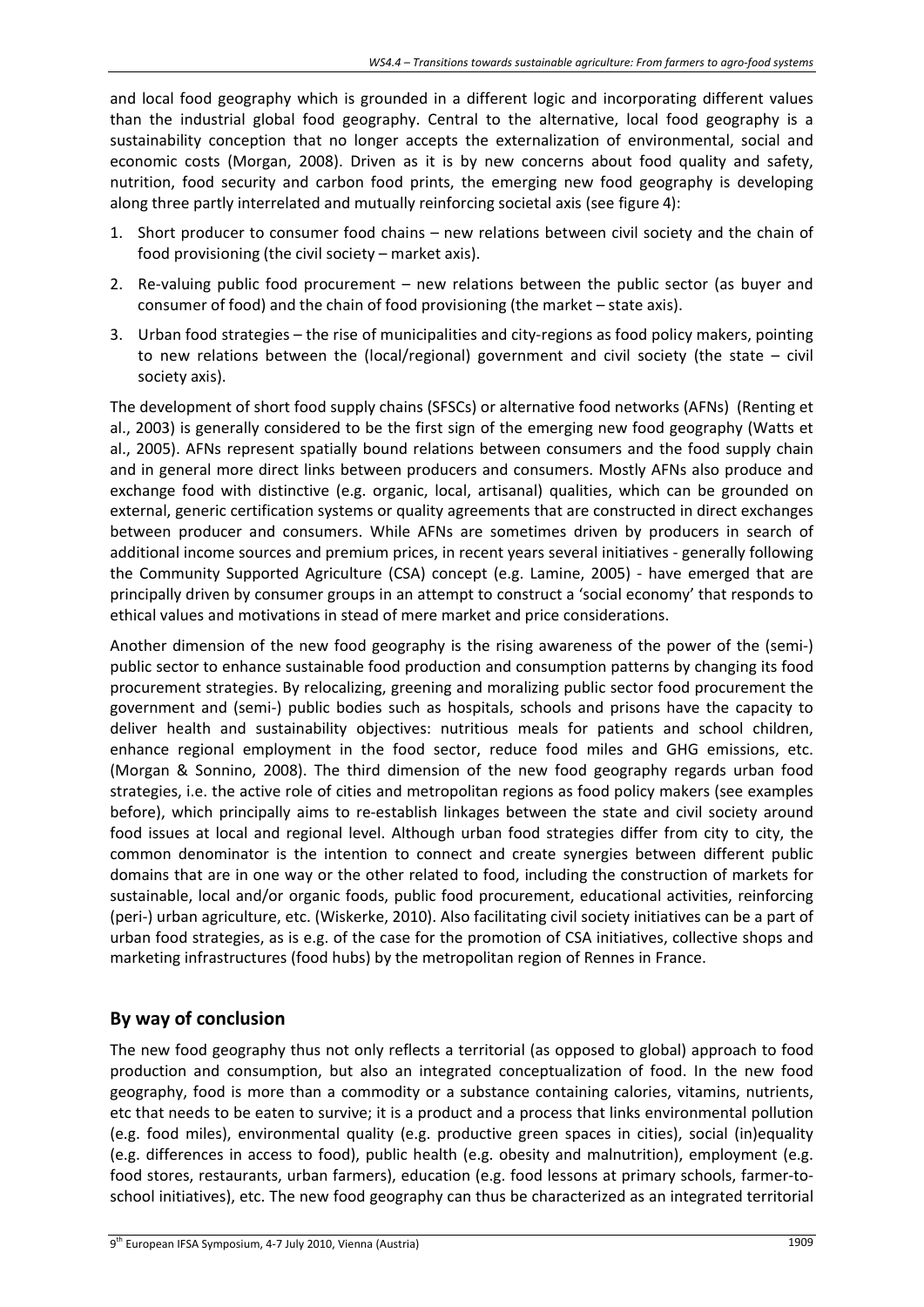geography. This also has considerable implications for policymaking. If the sectorial approach to food (i.e. food production = agriculture, food processing = industry, food distribution = transport, and food selling = retail) is making way for an integrated approach to food (i.e. food = environment + public health + social justice + employment + education + quality of life), scientific research and policymaking have to change accordingly.

In other words, while food policy was previously considered more or less synonymous to agricultural and rural policy and largely producer-centred, food issues have now become an item on policy agendas for public health (eating habits, obesity, food poverty, etc.), environment (climate change, 'food miles', etc.) and food quality and safety (local and authentic food, etc.). These policy fields cross the boundaries of 'traditional' agricultural and rural policies and institutions that were in charge of these, and have resulted in the involvement of a range of new public government institutions in food policy issues. These government agencies generally set other priorities and often their policies aim at realizing a 'double dividend' (Pearce, 1991), i.e. they aim to combine objectives of economic development and viability with non‐traditional policy aims in the fields of public health or environmental sustainability. Integration of policy domains is, however, still a major challenge in policy making as a sectorial approach has dominated for decades.

The emerging integrated and territorial food geography also points to, and requires, a shift in agrifood governance, both vertically and horizontally (Van Kersbergen & Van Waarden, 2004). In general the role and importance of the nation state as policy-maker and legislator is weakened. Policy aims and legal frameworks for European agriculture, rural development and food are largely formulated in Brussels. Particularly regarding agriculture and rural development the actual implementation and specification of these European aims and frameworks is increasingly delegated to the regions. Although the emergence of urban food policies is not a result of decentralized food policies, it does show the growing importance of lower administrative levels in policymaking and implementation.

Besides this vertical shift in management tasks and responsibilities, we also observe a horizontal shift. For instance, food quality and safety is increasingly seen as a joint responsibility of government and private enterprise (Kirwan *et al.*, forthcoming). In addition, regarding the alternative food geography the role of civil society, to a certain extent organized through social movements, seems to be crucial and centres around notions as food democracy and food sovereignty (Hassanein, 2008).

Finally, the rise of the integrated and territorial food geography also requires a reconsideration of the role of the state in food policy (Lang, 2010). During the neo‐liberal era the government largely withdrew from food policymaking, in particular regarding the regulation of markets and prices. However, a sustainable food economy requires an active role of the government (at different administrative levels), in particular to fully exploit the potential of relocalizing public food procurement (Morgan, 2008).

## **References**

- Cummins, S. and S. Macintyre (2006) Food environments and obesity—neighbourhood or nation? *International Journal of Epidemiology*, 35, pp. 100‐104
- Hassanein, N. (2008) Locating food democracy: theoretical and practical ingredients, *Journal of Hunger & Environmental Nutrition*, 3, pp. 286‐308.
- Holl, A. (2004) The role of transport in firms' spatial organization: evidence from the Spanish food processing industry, *European Planning Studies*, 12, pp. 537–550.
- Kirwan, J., Slee, R.W., Foster, C. and J.S.C. Wiskerke (forthcoming) Dynamics and diversity in food supply chains across Europe, in J.S.C. Wiskerke *et al.* (forthcoming)
- Lamine, C. (2005) Settling shared uncertainities: local partnerships between producers and consumers *Sociologia Ruralis*, 45, 324‐345.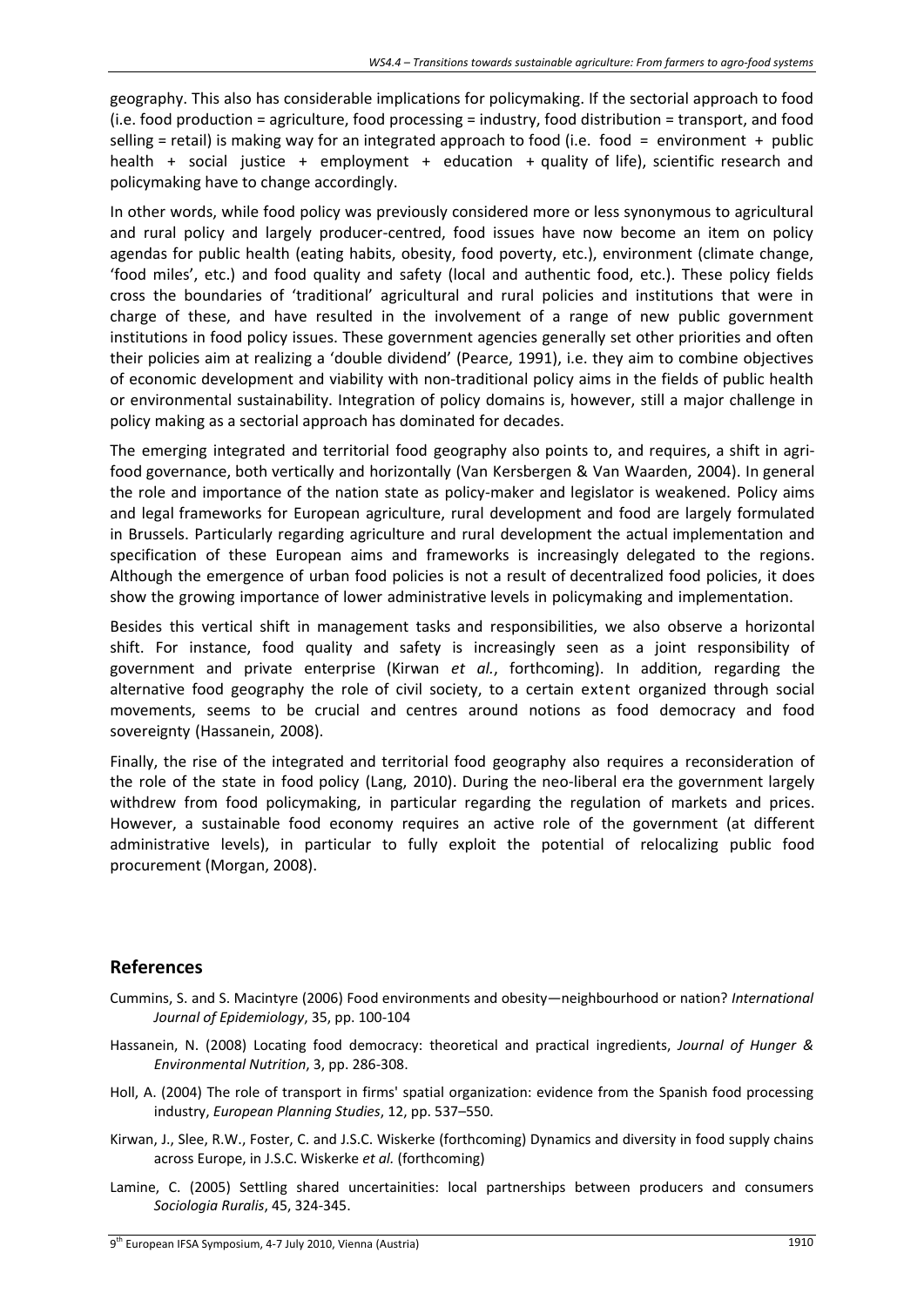- Lang, T., Barling, D. and M. Caraher (2009) Food Policy: integrating health, environment and society. Oxford, Oxford University Press
- Lobstein, T., Rigby, N. and R. Leach (2005) *Obesity in Europe – Briefing Paper for the EU Platform on Diet, Physical Activity and Health.* London, International Obesity Task Force
- Marsden, T.K. (2003) *The Condition of Rural Sustainability.* Assen, Royal Van Gorcum
- Morgan, K. (2008) Greening the realm: sustainable food chains and the public plate, *Regional Studies*, 42, 1237–1250
- Morgan, K. and R. Sonnino (2008) *The School Food Revolution: Public Food and the Challenge of Sustainable Development.* London, Earthscan
- Morley, A., Morgan, S. and K. Morgan (2008) *Food Hubs: The 'Missing Middle' of the Local Food Infrastructure?* Cardiff, BRASS Centre
- Murdoch, J., Marsden, T.K. and J. Banks (2000) Quality, nature & embeddedness: some theoretical considerations in the context of the food sector, *Economic Geography,* 76, 107‐125
- Nosi, C. and L. Zanni (2004) Moving from "typical products" to "food‐related services": the Slow Food case as a new business paradigm. *British Food Journal*, 106, 779‐792
- Pearce, D. (1991) The role of carbon taxes in adjusting to global warming. *Economic Journal* 101 (407), 938‐48
- Pothukuchi, K. and J.L. Kaufman (1999) Placing the food system on the urban agenda: the role of municipal institutions in food systems planning, *Agriculture and Human Values,* 16, 213‐224
- Renting, H., Oostindie, H., Laurent, C., Brunori and G., Barjolle, et al. (2008) Multifunctionality of agricultural activities, changing rural identities and new territorial linkages. *International Journal of Agricultural Resources, Governance and Ecology*, 7, 361‐385
- Renting, H., Marsden, T.K. and J. Banks (2003) Understanding alternative food networks: exploring the role of short food supply chains in rural development. *Environment and Planning*, 35, 393–411
- Reynolds B. (2010) Feeding a world city: the London food strategy. , *International Planning Studies,* 14 (4), 417 ‐ 424
- Rhodes, R.A.W. (1997) *Understanding governance. Policy networks, governance, reflexibility and accountability*. Buckingham and Philadelphia, Open University Press.
- Scrinis, G. (2007) From techno‐corporate food to alternative agri‐food movements, *Local Global*, 4, 112‐140
- Slee, R.W. and J. Kirwan (forthcoming) Hybrid theories for hybrid food chains?, in J.S.C. Wiskerke *et al.* (forthcoming)
- Sonnino, R. and T.K. Marsden (2006) Beyond the divide: rethinking relationships between alternative and conventional food networks in Europe. *Journal of Economic Geography*, 6, 181–199
- Storper, M. (1997) Regional economies as relational assets, in R. Lee & J. Wills (Eds) *Geographies of Economies*, pp. 248‐258, London, Edward Arnold
- Tukker, A., Huppes, G., Geerken, T. and P. Nielsen (2005) *Environmental impact of products (EIPRO)*. IPTS/ESTO, European Commission, Brussels, Belgium.
- Van der Ploeg, J.D. (2004) *The Virtual Farmer ‐ Past, Present and Future of the Dutch Peasantry.* Assen, Royal Van Gorcum
- Van der Ploeg, J.D., Renting, H., Brunori, G., Knickel, K., Mannion, J. and T. Marsden, et al (2000) Rural development: from practices and policiestowards theory, *Sociologia Ruralis*, 40, 391‐408
- Van Kersbergen K. and F. Van Waarden (2004) Governance as a bridge between disciplines: Cross‐disciplinary inspiration regarding in governance and problems of governability, accountability and legitimacy. *European Journal of Political Research*, 43, 143‐171
- Veldkamp, A., Van Altvorst, A.C. and R. Eweg, et al. (2009) Triggering transitions towards sustainable development of the Dutch agricultural sector: TransForum's approach, *Agronomy for Sustainable Development*, 29, 87‐96.
- Vermeulen, P. (2007) *A food strategy for the Amsterdam region*. Presentation at the CEMR event 'Renewal of Urban‐Rural Relationships: The Key role of Food", Brussels, 12 June.